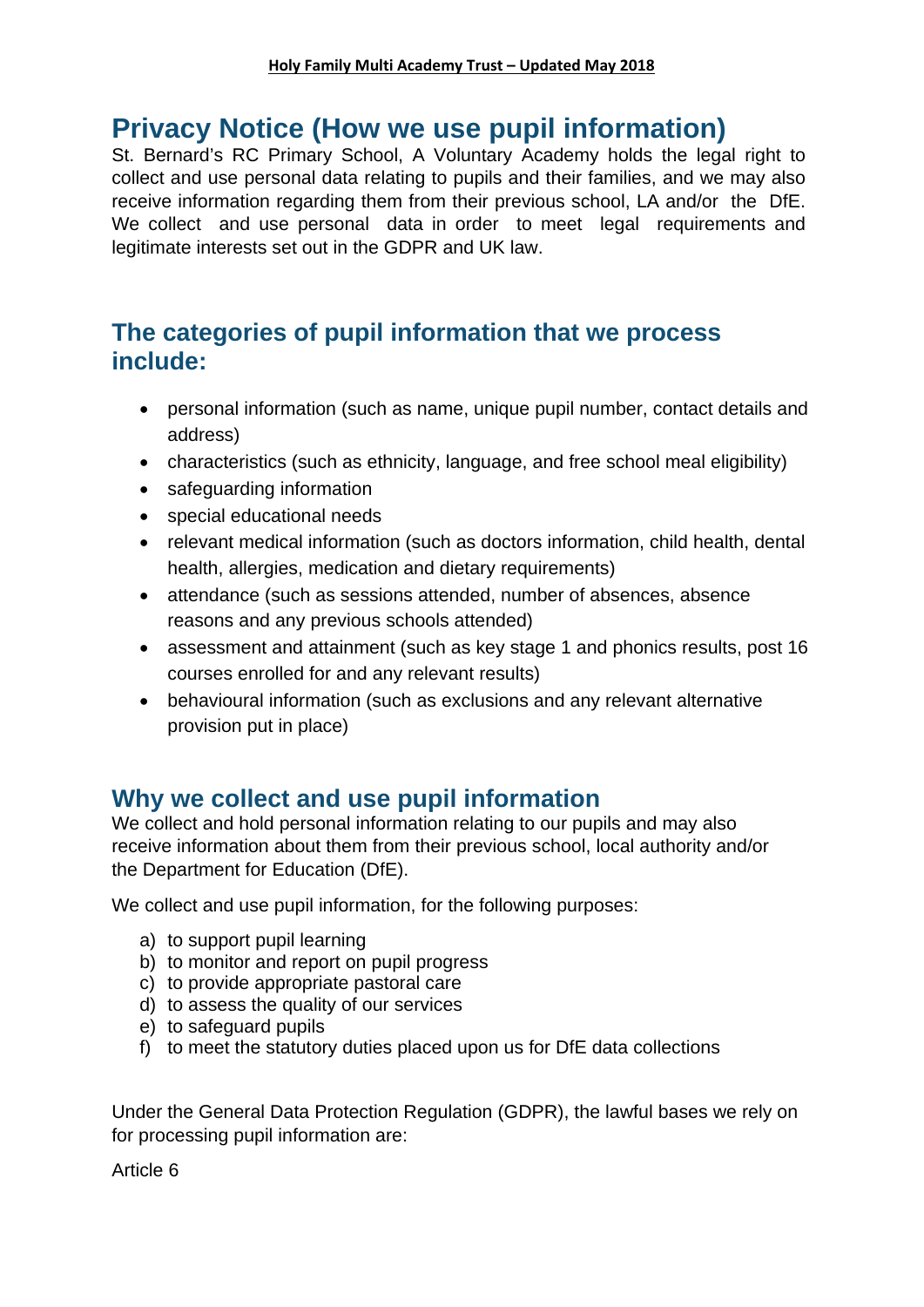#### **Holy Family Multi Academy Trust – Updated May 2018**

- 1. Processing shall be lawful only if and to the extent that at least one of the following applies:
- (c)Processing is necessary for compliance with a legal obligation to which the controller is subject;

### Article 9

- 1. Processing of personal data revealing racial or ethnic origin, political opinions, religious or philosophical beliefs, or trade union membership, and the processing of genetic data, biometric data for the purpose of uniquely identifying a natural person, data concerning health or data concerning a natural person's sex life or sexual orientation shall be prohibited.
- 2. Paragraph 1 shall not apply if one of the following applies:
- (j) Processing is necessary for archiving purposes in the public interest, scientific or historical research purposes or statistical purposes in accordance with Article 89(1) based on Union or Member State law which shall be proportionate to the aim pursued, respect the essence of the right to data protection and provide for suitable and specific measures to safeguard the fundamental rights and the interests of the data subject.

The Education (Information about Individual Pupils) (England) Regulations 2013 – Regulation 5 'Provision of information by non-maintained special schools and Academies to the Secretary of State' states 'Within fourteen days of receiving a request from the Secretary of State, the proprietor of a nonmaintained special school or an Academy (shall provide to the Secretary of State such of the information referred to in Schedule 1 and (where the request stipulates) in respect of such categories of pupils, or former pupils, as is so requested.'

The Education Act 1996 - Section 537A – states that we provide individual pupil information as the relevant body such as the Department for Education.

Children's Act 1989 – Section 83 – places a duty on the Secretary of State or others to conduct research.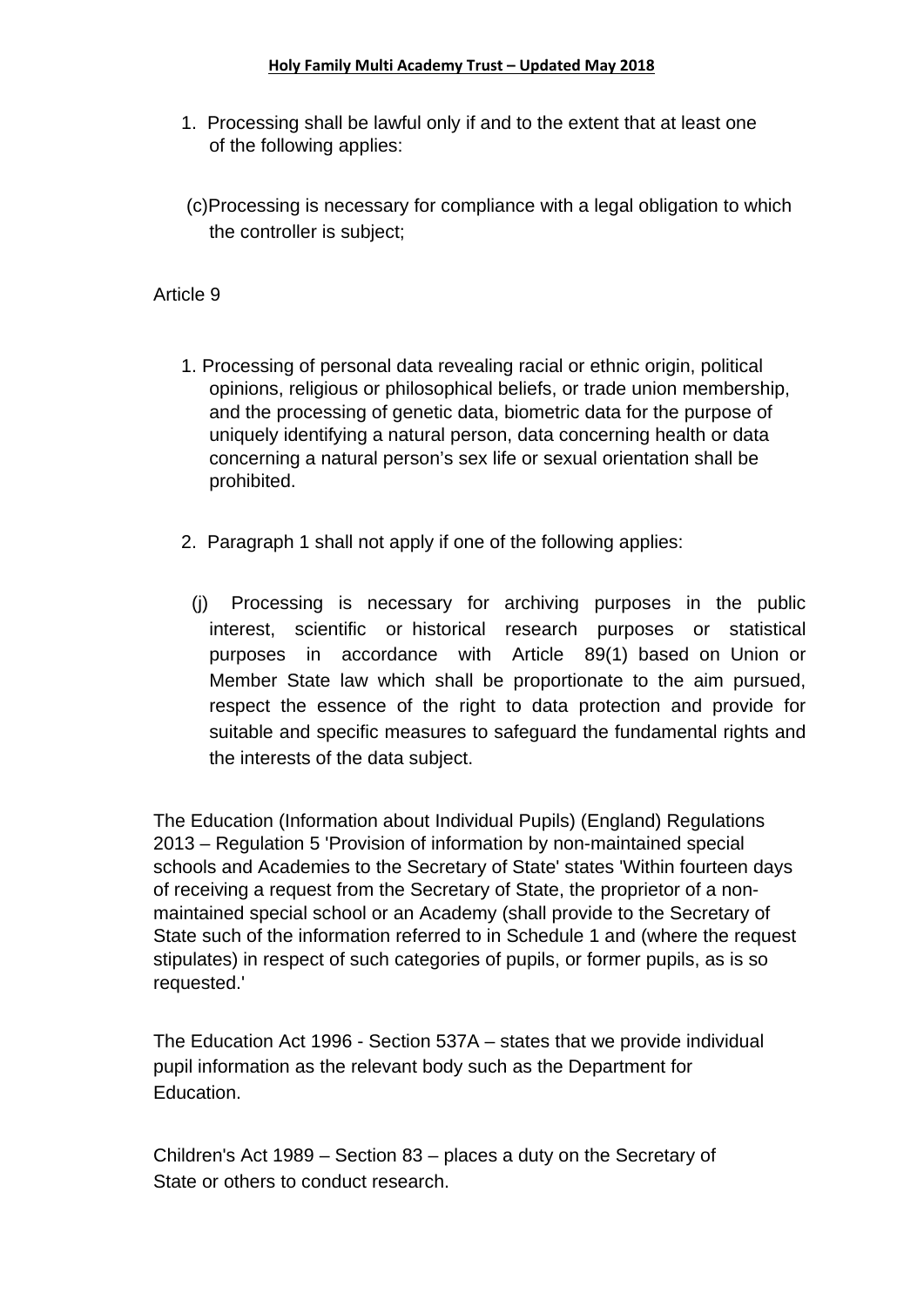## **How we collect pupil information**

We collect pupil information via registration forms at the start of the school year, additional data collection sheets and Common Transfer File (CTF) or secure file transfer from a previous school.

Pupil data is essential for the schools' operational use. Whilst the majority of pupil information you provide to us is mandatory, some of it requested on a voluntary basis. In order to comply with the data protection legislation, we will inform you at the point of collection, whether you are required to provide certain pupil information to us or if you have a choice in this.

### **How we store pupil data**

Personal data relating to pupils at St. Bernard's RC Primary School and their families is stored in line with the school's GDPR Data Protection Policy.

In accordance with the GDPR, the school does not store personal data indefinitely; data is only stored for as long as is necessary to complete the task the data was collected for originally.

## **Who we share pupil information with**

We routinely share pupil information with:

- schools that the pupils attend after leaving us
- our local authority
- youth support services (pupils aged 13+)
- the Department for Education (DfE)
- school to school networks
- relevant NHS staff

# **Why we regularly share pupil information**

We do not share information about our pupils with anyone without consent unless the law and our policies allow us to do so.

We share pupils' data with the Department for Education (DfE) on a statutory basis. This data sharing underpins school funding and educational attainment policy and monitoring.

We are required to share information about our pupils with our local authority (LA) and the Department for Education (DfE) under section 3 of The Education (Information About Individual Pupils) (England) Regulations 2013.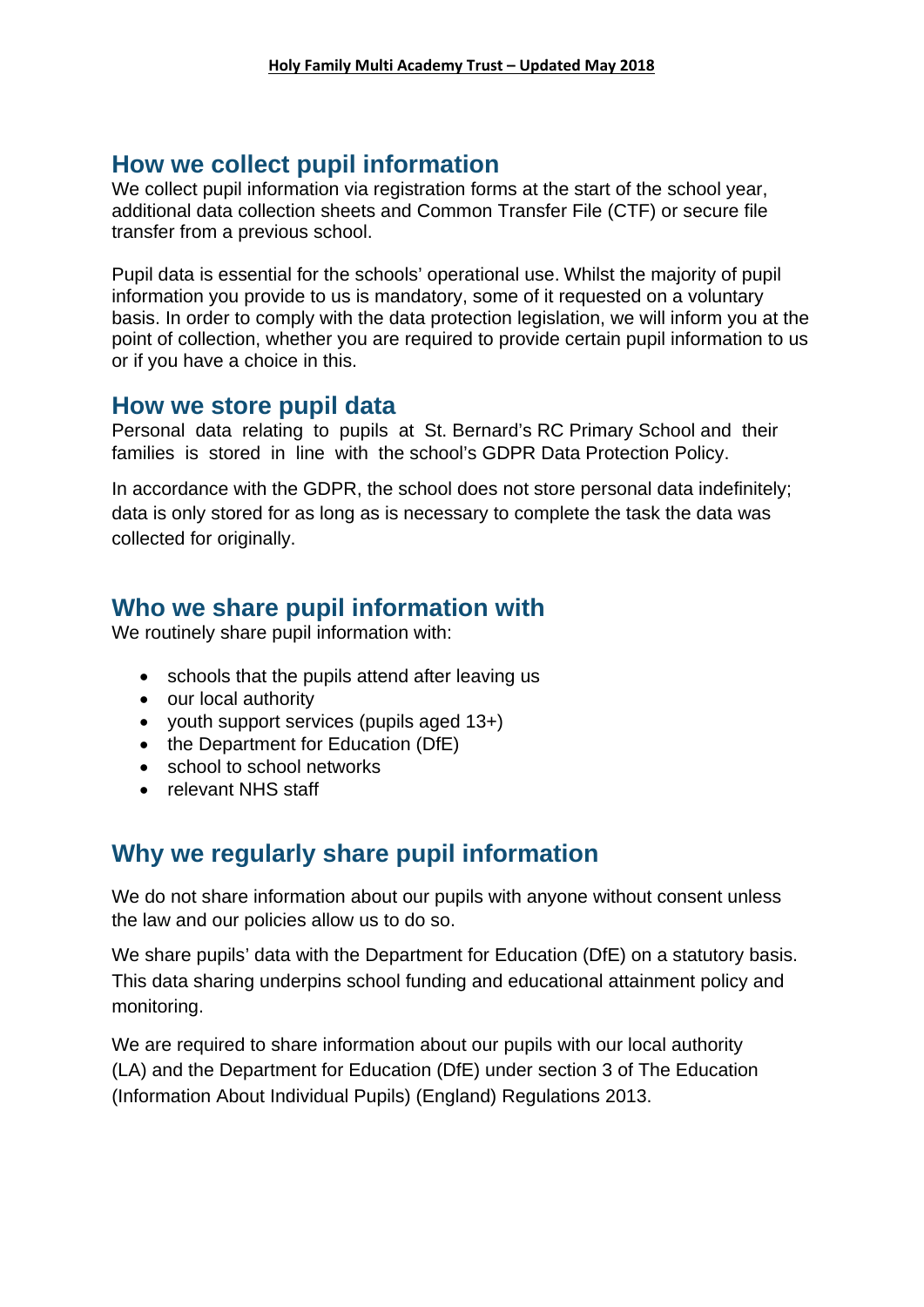### **Youth support services**

### **Pupils aged 13+**

Once our pupils reach the age of 13, we also pass pupil information to our local authority and / or provider of youth support services as they have responsibilities in relation to the education or training of 13-19 year olds under section 507B of the Education Act 1996.

This enables them to provide services as follows:

- youth support services
- careers advisers

The information shared is limited to the child's name, address and date of birth. However where a parent or guardian provides their consent, other information relevant to the provision of youth support services will be shared. This right is transferred to the child / pupil once they reach the age 16*.*

Data is securely transferred to the youth support service via **[insert method used]** and is stored **[insert storage]** and held for **[insert data retention period]**.

#### **Pupils aged 16+**

We will also share certain information about pupils aged 16+ with our local authority and / or provider of youth support services as they have responsibilities in relation to the education or training of 13-19 year olds under section 507B of the Education Act 1996.

This enables them to provide services as follows:

- post-16 education and training providers
- youth support services
- careers advisers

Data is securely transferred to the youth support service via **[insert method used]** and is stored **[insert storage]** and held for **[insert data retention period]**.

For more information about services for young people, please visit our local authority website.

### **Department for Education**

The Department for Education (DfE) collects personal data from educational settings and local authorities via various statutory data collections. We are required to share information about our pupils with the Department for Education (DfE) either directly or via our local authority for the purpose of those data collections.

To find out more about the data collection requirements placed on us by the Department for Education (for example; via the school census) go to https://www.gov.uk/education/data- collection-and-censuses-for-schools.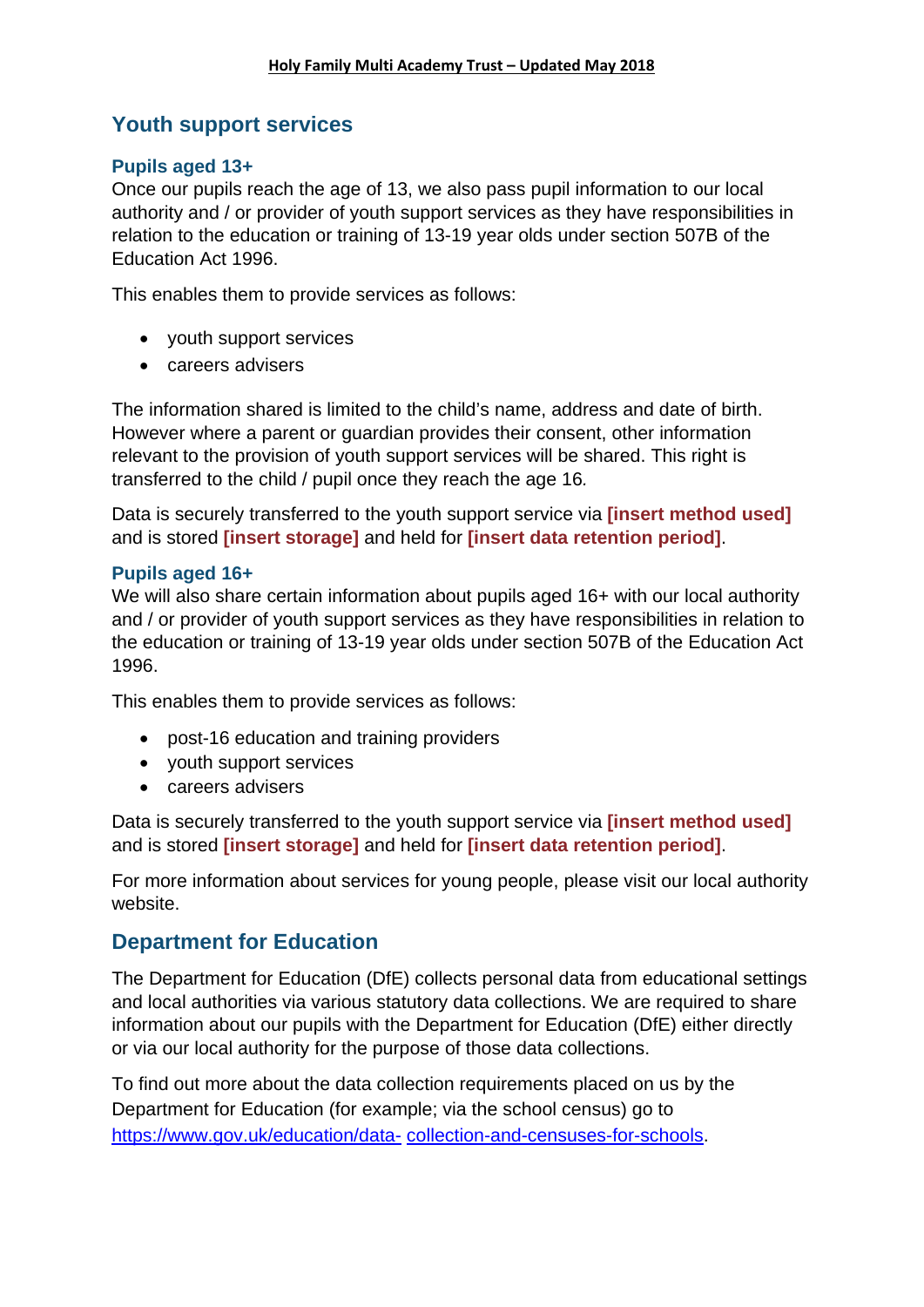### **The National Pupil Database (NPD)**

The NPD is owned and managed by the Department for Education and contains information about pupils in schools in England. It provides invaluable evidence on educational performance to inform independent research, as well as studies commissioned by the Department. It is held in electronic format for statistical purposes. This information is securely collected from a range of sources including schools, local authorities and awarding bodies.

We are required by law, to provide information about our pupils to the DfE as part of statutory data collections such as the school census and early years' census. Some of this information is then stored in the NPD. The law that allows this is the Education (Information About Individual Pupils) (England) Regulations 2013.

To find out more about the NPD, go to https://www.gov.uk/government/publications/national- pupil-database-user-guideand-supporting-information.

The department may share information about our pupils from the NPD with third parties who promote the education or well-being of children in England by:

- conducting research or analysis
- producing statistics
- providing information, advice or guidance

The Department has robust processes in place to ensure the confidentiality of our data is maintained and there are stringent controls in place regarding access and use of the data. Decisions on whether DfE releases data to third parties are subject to a strict approval process and based on a detailed assessment of:

- who is requesting the data
- the purpose for which it is required
- the level and sensitivity of data requested: and
- the arrangements in place to store and handle the data

To be granted access to pupil information, organisations must comply with strict terms and conditions covering the confidentiality and handling of the data, security arrangements and retention and use of the data.